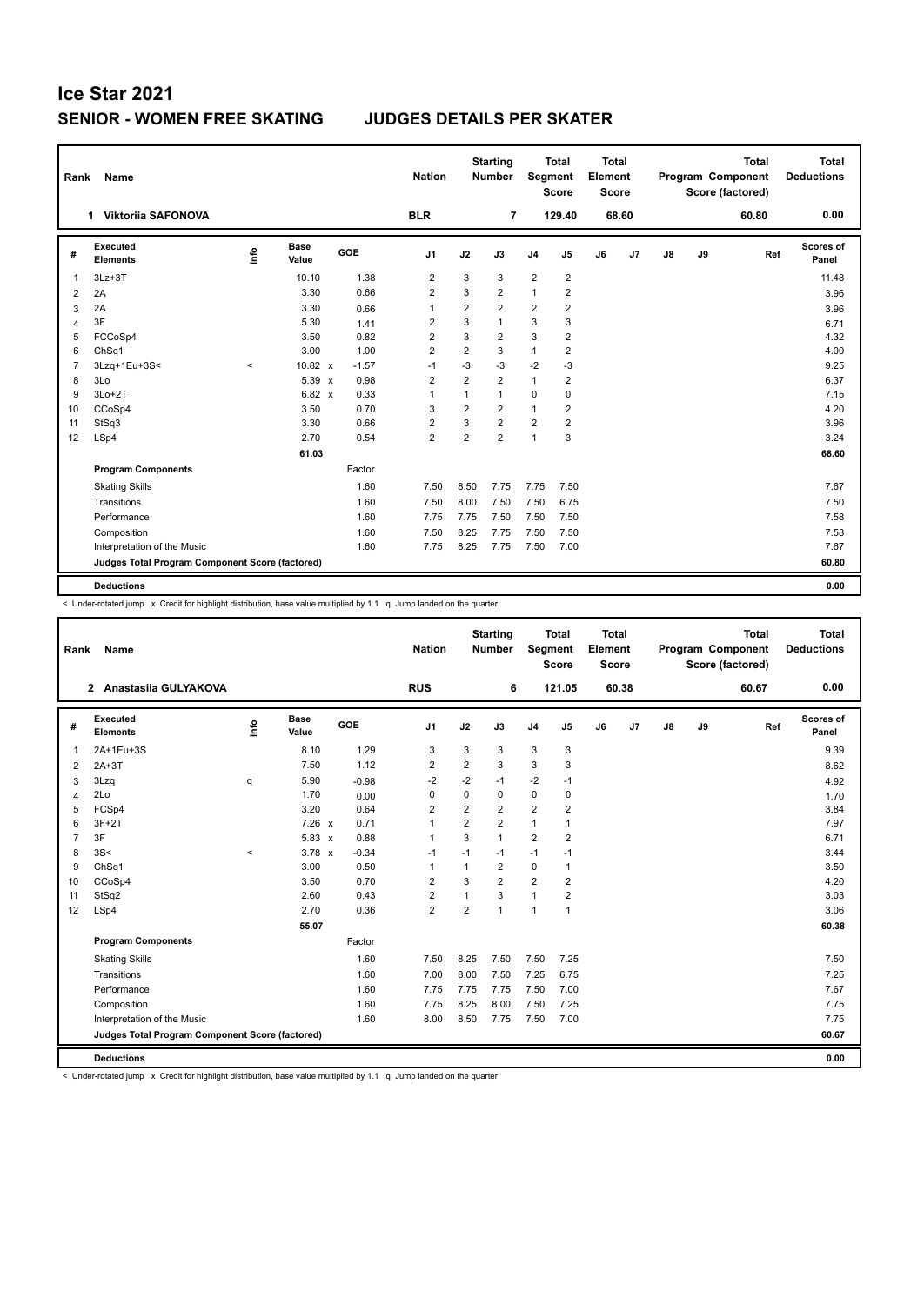| Rank           | Name                                            |      |                      |         | <b>Nation</b>  |                | <b>Starting</b><br><b>Number</b> | Segment        | <b>Total</b><br><b>Score</b> | <b>Total</b><br>Element<br><b>Score</b> |                |    |    | <b>Total</b><br>Program Component<br>Score (factored) | <b>Total</b><br><b>Deductions</b> |
|----------------|-------------------------------------------------|------|----------------------|---------|----------------|----------------|----------------------------------|----------------|------------------------------|-----------------------------------------|----------------|----|----|-------------------------------------------------------|-----------------------------------|
|                | 3 Anastasiia SHABOTOVA                          |      |                      |         | <b>UKR</b>     |                | 5                                |                | 109.32                       |                                         | 57.31          |    |    | 52.01                                                 | 0.00                              |
| #              | Executed<br><b>Elements</b>                     | lnfo | <b>Base</b><br>Value | GOE     | J <sub>1</sub> | J2             | J3                               | J <sub>4</sub> | J5                           | J6                                      | J <sub>7</sub> | J8 | J9 | Ref                                                   | Scores of<br>Panel                |
| 1              | 1A                                              |      | 1.10                 | 0.11    | $\overline{1}$ | 1              | 0                                | $\mathbf{1}$   | 2                            |                                         |                |    |    |                                                       | 1.21                              |
| 2              | 2A                                              |      | 3.30                 | 0.00    | $-1$           | 0              | $\mathbf{1}$                     | $\mathbf 0$    | $\mathbf 0$                  |                                         |                |    |    |                                                       | 3.30                              |
| 3              | 3Lz                                             |      | 5.90                 | $-0.59$ | $-1$           | $-1$           | 0                                | $-1$           | $-1$                         |                                         |                |    |    |                                                       | 5.31                              |
| $\overline{4}$ | 3Lo                                             |      | 4.90                 | 0.49    | 0              | $\overline{2}$ | $\overline{2}$                   | $\Omega$       | $\mathbf{1}$                 |                                         |                |    |    |                                                       | 5.39                              |
| 5              | FCSp4                                           |      | 3.20                 | 0.64    | 3              | $\overline{2}$ | $\mathbf{1}$                     | $\overline{2}$ | $\overline{2}$               |                                         |                |    |    |                                                       | 3.84                              |
| 6              | 2A+1Eu+3S                                       |      | 8.10                 | 0.00    | 0              | $\mathbf 0$    | $\mathbf{1}$                     | $\mathbf 0$    | 0                            |                                         |                |    |    |                                                       | 8.10                              |
| $\overline{7}$ | $3Lz + 2T$                                      |      | 7.92 x               | 0.59    | 0              | 1              | $\overline{2}$                   | $\mathbf{1}$   | $\mathbf{1}$                 |                                         |                |    |    |                                                       | 8.51                              |
| 8              | ChSq1                                           |      | 3.00                 | 0.67    | 2              | 1              | $\mathbf{1}$                     | $\overline{2}$ | 1                            |                                         |                |    |    |                                                       | 3.67                              |
| 9              | $3F+2T$                                         |      | $7.26 \times$        | 0.53    | $\mathbf 0$    | $\overline{2}$ | $\mathbf{1}$                     | $\mathbf{1}$   | 1                            |                                         |                |    |    |                                                       | 7.79                              |
| 10             | StSq2                                           |      | 2.60                 | 0.43    | $\overline{2}$ | 1              | $\mathbf{1}$                     | $\overline{2}$ | $\overline{2}$               |                                         |                |    |    |                                                       | 3.03                              |
| 11             | CCoSp4                                          |      | 3.50                 | 0.58    | 3              | 2              | $\overline{2}$                   | $\mathbf{1}$   | 1                            |                                         |                |    |    |                                                       | 4.08                              |
| 12             | SSp4                                            |      | 2.50                 | 0.58    | 3              | $\overline{2}$ | 3                                | $\overline{2}$ | $\mathbf{1}$                 |                                         |                |    |    |                                                       | 3.08                              |
|                |                                                 |      | 53.28                |         |                |                |                                  |                |                              |                                         |                |    |    |                                                       | 57.31                             |
|                | <b>Program Components</b>                       |      |                      | Factor  |                |                |                                  |                |                              |                                         |                |    |    |                                                       |                                   |
|                | <b>Skating Skills</b>                           |      |                      | 1.60    | 6.75           | 7.25           | 6.75                             | 6.75           | 6.25                         |                                         |                |    |    |                                                       | 6.75                              |
|                | Transitions                                     |      |                      | 1.60    | 6.00           | 6.25           | 6.25                             | 6.50           | 5.00                         |                                         |                |    |    |                                                       | 6.17                              |
|                | Performance                                     |      |                      | 1.60    | 6.50           | 6.75           | 6.50                             | 6.50           | 5.50                         |                                         |                |    |    |                                                       | 6.50                              |
|                | Composition                                     |      |                      | 1.60    | 6.75           | 6.50           | 6.75                             | 6.75           | 5.75                         |                                         |                |    |    |                                                       | 6.67                              |
|                | Interpretation of the Music                     |      |                      | 1.60    | 6.75           | 6.25           | 6.50                             | 6.50           | 5.00                         |                                         |                |    |    |                                                       | 6.42                              |
|                | Judges Total Program Component Score (factored) |      |                      |         |                |                |                                  |                |                              |                                         |                |    |    |                                                       | 52.01                             |
|                | <b>Deductions</b>                               |      |                      |         |                |                |                                  |                |                              |                                         |                |    |    |                                                       | 0.00                              |

x Credit for highlight distribution, base value multiplied by 1.1

| Rank           | Name                                            |      |                      |            | <b>Nation</b>  |                | <b>Starting</b><br><b>Number</b> | Segment        | <b>Total</b><br><b>Score</b> | <b>Total</b><br>Element<br><b>Score</b> |       |    |    | <b>Total</b><br>Program Component<br>Score (factored) | <b>Total</b><br><b>Deductions</b> |
|----------------|-------------------------------------------------|------|----------------------|------------|----------------|----------------|----------------------------------|----------------|------------------------------|-----------------------------------------|-------|----|----|-------------------------------------------------------|-----------------------------------|
|                | <b>Milana ROMASHOVA</b><br>4                    |      |                      |            | <b>BLR</b>     |                | 4                                |                | 90.47                        |                                         | 43.48 |    |    | 47.99                                                 | $-1.00$                           |
| #              | Executed<br><b>Elements</b>                     | Info | <b>Base</b><br>Value | GOE        | J <sub>1</sub> | J2             | J3                               | J <sub>4</sub> | J5                           | J6                                      | J7    | J8 | J9 | Ref                                                   | <b>Scores of</b><br>Panel         |
| 1              | Α                                               |      | 0.00                 | 0.00       | ٠              |                |                                  | ÷              | ٠                            |                                         |       |    |    |                                                       | 0.00                              |
| 2              | 1Lz                                             |      | 0.60                 | $-0.04$    | -1             | $\mathbf 0$    | $-1$                             | 0              | $-1$                         |                                         |       |    |    |                                                       | 0.56                              |
| 3              | 3Fe                                             | e    | 4.24                 | $-0.42$    | $-2$           | $-1$           | $-1$                             | $-1$           | $-1$                         |                                         |       |    |    |                                                       | 3.82                              |
| $\overline{4}$ | 3Lo                                             |      | 4.90                 | 0.49       | $\overline{1}$ | $\overline{2}$ | $\mathbf{1}$                     | 1              | $\mathbf{1}$                 |                                         |       |    |    |                                                       | 5.39                              |
| 5              | CCoSp4                                          |      | 3.50                 | 0.58       | $\overline{2}$ | 2              | $\overline{2}$                   | 1              | $\mathbf{1}$                 |                                         |       |    |    |                                                       | 4.08                              |
| 6              | StSq2                                           |      | 2.60                 | 0.35       | $\mathbf{1}$   | 1              | $\overline{2}$                   | 1              | $\overline{2}$               |                                         |       |    |    |                                                       | 2.95                              |
| $\overline{7}$ | 3S                                              |      | 4.73 x               | 0.86       | $\overline{2}$ | $\overline{2}$ | $\overline{2}$                   | 3              | $\overline{2}$               |                                         |       |    |    |                                                       | 5.59                              |
| 8              | $3Lo+2T$                                        |      | 6.82 x               | $-2.45$    | $-5$           | $-5$           | $-5$                             | $-5$           | $-5$                         |                                         |       |    |    |                                                       | 4.37                              |
| 9              | FCCoSp4                                         |      | 3.50                 | 0.35       | $\mathbf{1}$   | 1              | 0                                | 1              | 1                            |                                         |       |    |    |                                                       | 3.85                              |
| 10             | ChSq1                                           |      | 3.00                 | 1.00       | $\overline{2}$ | $\overline{2}$ | $\overline{2}$                   | $\overline{2}$ | $\overline{1}$               |                                         |       |    |    |                                                       | 4.00                              |
| 11             | $3T+2T$                                         |      | 6.05 x               | 0.42       | $\mathbf 0$    | $\mathbf{1}$   | $\mathbf{1}$                     | $\overline{2}$ | $\mathbf{1}$                 |                                         |       |    |    |                                                       | 6.47                              |
| 12             | LSp3                                            |      | 2.40                 | 0.00       | $\mathbf 0$    | $\Omega$       | $-1$                             | $\mathbf{1}$   | $\mathbf 0$                  |                                         |       |    |    |                                                       | 2.40                              |
|                |                                                 |      | 42.34                |            |                |                |                                  |                |                              |                                         |       |    |    |                                                       | 43.48                             |
|                | <b>Program Components</b>                       |      |                      | Factor     |                |                |                                  |                |                              |                                         |       |    |    |                                                       |                                   |
|                | <b>Skating Skills</b>                           |      |                      | 1.60       | 6.00           | 6.75           | 6.25                             | 6.25           | 6.25                         |                                         |       |    |    |                                                       | 6.25                              |
|                | Transitions                                     |      |                      | 1.60       | 5.50           | 6.50           | 6.00                             | 6.00           | 5.25                         |                                         |       |    |    |                                                       | 5.83                              |
|                | Performance                                     |      |                      | 1.60       | 5.75           | 6.00           | 5.75                             | 6.25           | 5.50                         |                                         |       |    |    |                                                       | 5.83                              |
|                | Composition                                     |      |                      | 1.60       | 6.00           | 6.25           | 6.25                             | 6.00           | 6.00                         |                                         |       |    |    |                                                       | 6.08                              |
|                | Interpretation of the Music                     |      |                      | 1.60       | 5.75           | 6.50           | 6.00                             | 6.25           | 5.50                         |                                         |       |    |    |                                                       | 6.00                              |
|                | Judges Total Program Component Score (factored) |      |                      |            |                |                |                                  |                |                              |                                         |       |    |    |                                                       | 47.99                             |
|                | <b>Deductions</b>                               |      | Falls:               | $-1.00(1)$ |                |                |                                  |                |                              |                                         |       |    |    |                                                       | $-1.00$                           |

x Credit for highlight distribution, base value multiplied by 1.1 e Wrong edge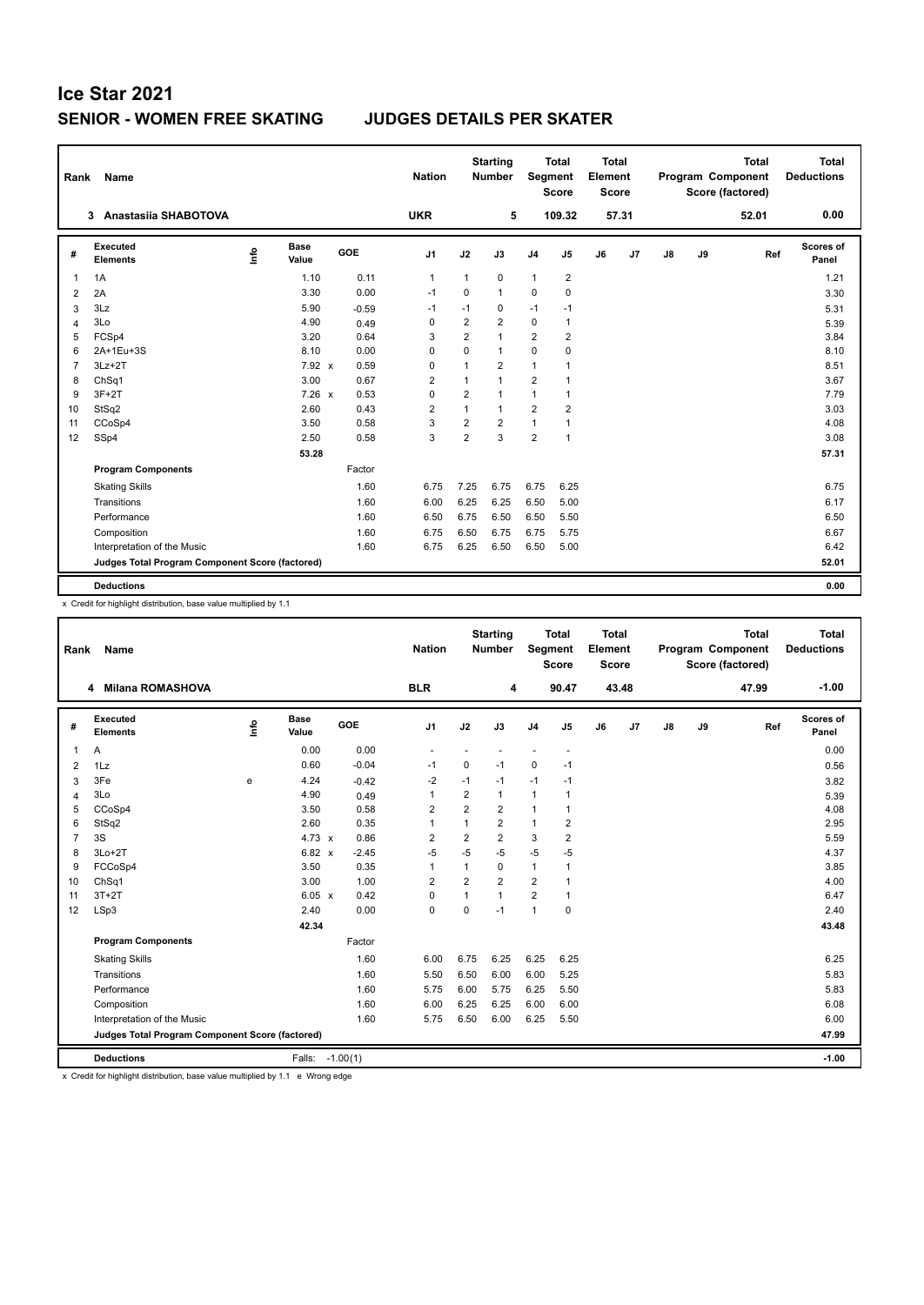| Rank           | Name                                            |      |                      |         | <b>Nation</b>  |                | <b>Starting</b><br>Number | Segment        | <b>Total</b><br><b>Score</b> | <b>Total</b><br>Element<br><b>Score</b> |       |    |    | <b>Total</b><br><b>Program Component</b><br>Score (factored) | <b>Total</b><br><b>Deductions</b> |
|----------------|-------------------------------------------------|------|----------------------|---------|----------------|----------------|---------------------------|----------------|------------------------------|-----------------------------------------|-------|----|----|--------------------------------------------------------------|-----------------------------------|
|                | 5 Aleksandra CHEPELEVA                          |      |                      |         | <b>BLR</b>     |                | $\mathbf{2}$              |                | 79.24                        |                                         | 38.63 |    |    | 41.61                                                        | $-1.00$                           |
| #              | Executed<br><b>Elements</b>                     | ١rfo | <b>Base</b><br>Value | GOE     | J <sub>1</sub> | J2             | J3                        | J <sub>4</sub> | J5                           | J6                                      | J7    | J8 | J9 | Ref                                                          | <b>Scores of</b><br>Panel         |
| 1              | 3S+1Eu+2S                                       |      | 6.10                 | 0.29    | 0              | $\Omega$       | $\overline{2}$            | $\overline{2}$ | $\pmb{0}$                    |                                         |       |    |    |                                                              | 6.39                              |
| 2              | 2Lo                                             |      | 1.70                 | 0.17    | $\mathbf{1}$   | 1              | 1                         | $\overline{2}$ | $\mathbf 0$                  |                                         |       |    |    |                                                              | 1.87                              |
| 3              | 1A                                              |      | 1.10                 | 0.00    | 0              | 0              | 0                         | $\mathbf 0$    | $\mathbf{1}$                 |                                         |       |    |    |                                                              | 1.10                              |
| 4              | 3T                                              |      | 4.20                 | $-2.10$ | $-5$           | $-5$           | $-5$                      | $-5$           | $-5$                         |                                         |       |    |    |                                                              | 2.10                              |
| 5              | FCCoSp4                                         |      | 3.50                 | 0.70    | $\overline{2}$ | $\mathbf{1}$   | $\overline{2}$            | 3              | $\overline{2}$               |                                         |       |    |    |                                                              | 4.20                              |
| 6              | 2A                                              |      | 3.30                 | $-0.99$ | $-3$           | $-3$           | $-3$                      | $-3$           | $-2$                         |                                         |       |    |    |                                                              | 2.31                              |
| $\overline{7}$ | $3S+2T$                                         |      | 5.60                 | 0.00    | $\Omega$       | $\Omega$       | $\Omega$                  | $\mathbf 0$    | $\mathbf 0$                  |                                         |       |    |    |                                                              | 5.60                              |
| 8              | 2Lz                                             |      | 2.31 x               | $-0.28$ | $-1$           | $-1$           | $-1$                      | $-2$           | $-2$                         |                                         |       |    |    |                                                              | 2.03                              |
| 9              | CCoSp4                                          |      | 3.50                 | 0.47    | $\overline{1}$ | $\overline{2}$ | $\overline{2}$            | $\mathbf{1}$   | $\Omega$                     |                                         |       |    |    |                                                              | 3.97                              |
| 10             | Ch <sub>Sq1</sub>                               |      | 3.00                 | 0.50    | $\overline{1}$ | $\mathbf{1}$   | 1                         | $\mathbf{1}$   | $\mathbf{1}$                 |                                         |       |    |    |                                                              | 3.50                              |
| 11             | StSq2                                           |      | 2.60                 | 0.00    | 0              | 0              | 0                         | $\mathbf{1}$   | 0                            |                                         |       |    |    |                                                              | 2.60                              |
| 12             | LSp3                                            |      | 2.40                 | 0.56    | $\overline{2}$ | $\overline{2}$ | 3                         | 3              | $\overline{2}$               |                                         |       |    |    |                                                              | 2.96                              |
|                |                                                 |      | 39.31                |         |                |                |                           |                |                              |                                         |       |    |    |                                                              | 38.63                             |
|                | <b>Program Components</b>                       |      |                      | Factor  |                |                |                           |                |                              |                                         |       |    |    |                                                              |                                   |
|                | <b>Skating Skills</b>                           |      |                      | 1.60    | 5.25           | 5.50           | 5.50                      | 6.00           | 5.25                         |                                         |       |    |    |                                                              | 5.42                              |
|                | Transitions                                     |      |                      | 1.60    | 5.00           | 4.75           | 5.00                      | 5.75           | 4.75                         |                                         |       |    |    |                                                              | 4.92                              |
|                | Performance                                     |      |                      | 1.60    | 5.25           | 4.50           | 5.25                      | 6.00           | 5.50                         |                                         |       |    |    |                                                              | 5.33                              |
|                | Composition                                     |      |                      | 1.60    | 5.00           | 5.00           | 5.25                      | 6.00           | 5.25                         |                                         |       |    |    |                                                              | 5.17                              |
|                | Interpretation of the Music                     |      |                      | 1.60    | 5.25           | 5.25           | 5.00                      | 6.00           | 5.00                         |                                         |       |    |    |                                                              | 5.17                              |
|                | Judges Total Program Component Score (factored) |      |                      |         |                |                |                           |                |                              |                                         |       |    |    |                                                              | 41.61                             |
|                | <b>Deductions</b>                               |      | Falls: -1.00(1)      |         |                |                |                           |                |                              |                                         |       |    |    |                                                              | $-1.00$                           |

x Credit for highlight distribution, base value multiplied by 1.1

| Rank           | Name                                            |      |                      |         | <b>Nation</b>  |              | <b>Starting</b><br><b>Number</b> |                | <b>Total</b><br>Segment<br><b>Score</b> | Total<br>Element<br><b>Score</b> |       |    |    | <b>Total</b><br>Program Component<br>Score (factored) | <b>Total</b><br><b>Deductions</b> |
|----------------|-------------------------------------------------|------|----------------------|---------|----------------|--------------|----------------------------------|----------------|-----------------------------------------|----------------------------------|-------|----|----|-------------------------------------------------------|-----------------------------------|
|                | Anastasiya SIDARENKA<br>6                       |      |                      |         | <b>BLR</b>     |              | 3                                |                | 79.10                                   |                                  | 37.69 |    |    | 42.41                                                 | $-1.00$                           |
| #              | Executed<br><b>Elements</b>                     | lnfo | <b>Base</b><br>Value | GOE     | J1             | J2           | J3                               | J <sub>4</sub> | J <sub>5</sub>                          | J6                               | J7    | J8 | J9 | Ref                                                   | Scores of<br>Panel                |
| 1              | 3Lo                                             |      | 4.90                 | $-1.47$ | $-3$           | $-3$         | $-3$                             | $-3$           | $-3$                                    |                                  |       |    |    |                                                       | 3.43                              |
| $\overline{2}$ | 3S                                              |      | 4.30                 | 0.43    | $\mathbf{1}$   | $\mathbf{1}$ | $\mathbf{1}$                     | $\mathbf 0$    | $\mathbf{1}$                            |                                  |       |    |    |                                                       | 4.73                              |
| 3              | 3T                                              |      | 4.20                 | $-0.28$ | $-1$           | 0            | $-1$                             | 0              | $-1$                                    |                                  |       |    |    |                                                       | 3.92                              |
| $\overline{4}$ | 2A                                              |      | 3.30                 | 0.00    | 0              | 0            | $-1$                             | 0              | 0                                       |                                  |       |    |    |                                                       | 3.30                              |
| 5              | $1Lo+2T$                                        |      | 1.80                 | $-0.09$ | -1             | $-1$         | 0                                | $-1$           | 0                                       |                                  |       |    |    |                                                       | 1.71                              |
| 6              | CCoSp4                                          |      | 3.50                 | $-0.35$ | $\mathbf 0$    | $\mathbf{1}$ | $-2$                             | $-1$           | $-2$                                    |                                  |       |    |    |                                                       | 3.15                              |
| $\overline{7}$ | StSq1                                           |      | 1.80                 | 0.06    | 0              | $\Omega$     | $\mathbf{1}$                     | 0              | $\mathbf{1}$                            |                                  |       |    |    |                                                       | 1.86                              |
| 8              | 3S+1Eu+2S                                       |      | 6.71 x               | 0.00    | $\mathbf 0$    | $\Omega$     | $\Omega$                         | 0              | $-1$                                    |                                  |       |    |    |                                                       | 6.71                              |
| 9              | 1A                                              |      | 1.21 x               | 0.04    | $\overline{1}$ | 1            | $\mathbf 0$                      | 0              | $\mathbf 0$                             |                                  |       |    |    |                                                       | 1.25                              |
| 10             | ChSq1                                           |      | 3.00                 | 0.00    | 1              | $\Omega$     | $\Omega$                         | $\Omega$       | $\Omega$                                |                                  |       |    |    |                                                       | 3.00                              |
| 11             | LSp3                                            |      | 2.40                 | 0.08    | 0              | 1            | $-1$                             | $\mathbf{1}$   | 0                                       |                                  |       |    |    |                                                       | 2.48                              |
| 12             | FSSp2                                           |      | 2.30                 | $-0.15$ | $\mathbf 0$    | $-1$         | $\Omega$                         | $-1$           | $-1$                                    |                                  |       |    |    |                                                       | 2.15                              |
|                |                                                 |      | 39.42                |         |                |              |                                  |                |                                         |                                  |       |    |    |                                                       | 37.69                             |
|                | <b>Program Components</b>                       |      |                      | Factor  |                |              |                                  |                |                                         |                                  |       |    |    |                                                       |                                   |
|                | <b>Skating Skills</b>                           |      |                      | 1.60    | 5.50           | 6.00         | 5.25                             | 5.50           | 5.25                                    |                                  |       |    |    |                                                       | 5.42                              |
|                | Transitions                                     |      |                      | 1.60    | 5.25           | 5.75         | 5.00                             | 5.25           | 4.75                                    |                                  |       |    |    |                                                       | 5.17                              |
|                | Performance                                     |      |                      | 1.60    | 5.25           | 5.25         | 5.25                             | 5.50           | 5.50                                    |                                  |       |    |    |                                                       | 5.33                              |
|                | Composition                                     |      |                      | 1.60    | 5.25           | 5.50         | 5.25                             | 5.50           | 5.75                                    |                                  |       |    |    |                                                       | 5.42                              |
|                | Interpretation of the Music                     |      |                      | 1.60    | 5.00           | 5.25         | 4.75                             | 5.25           | 5.50                                    |                                  |       |    |    |                                                       | 5.17                              |
|                | Judges Total Program Component Score (factored) |      |                      |         |                |              |                                  |                |                                         |                                  |       |    |    |                                                       | 42.41                             |
|                | <b>Deductions</b>                               |      | Time violation:      | $-1.00$ |                |              |                                  |                |                                         |                                  |       |    |    |                                                       | $-1.00$                           |

x Credit for highlight distribution, base value multiplied by 1.1